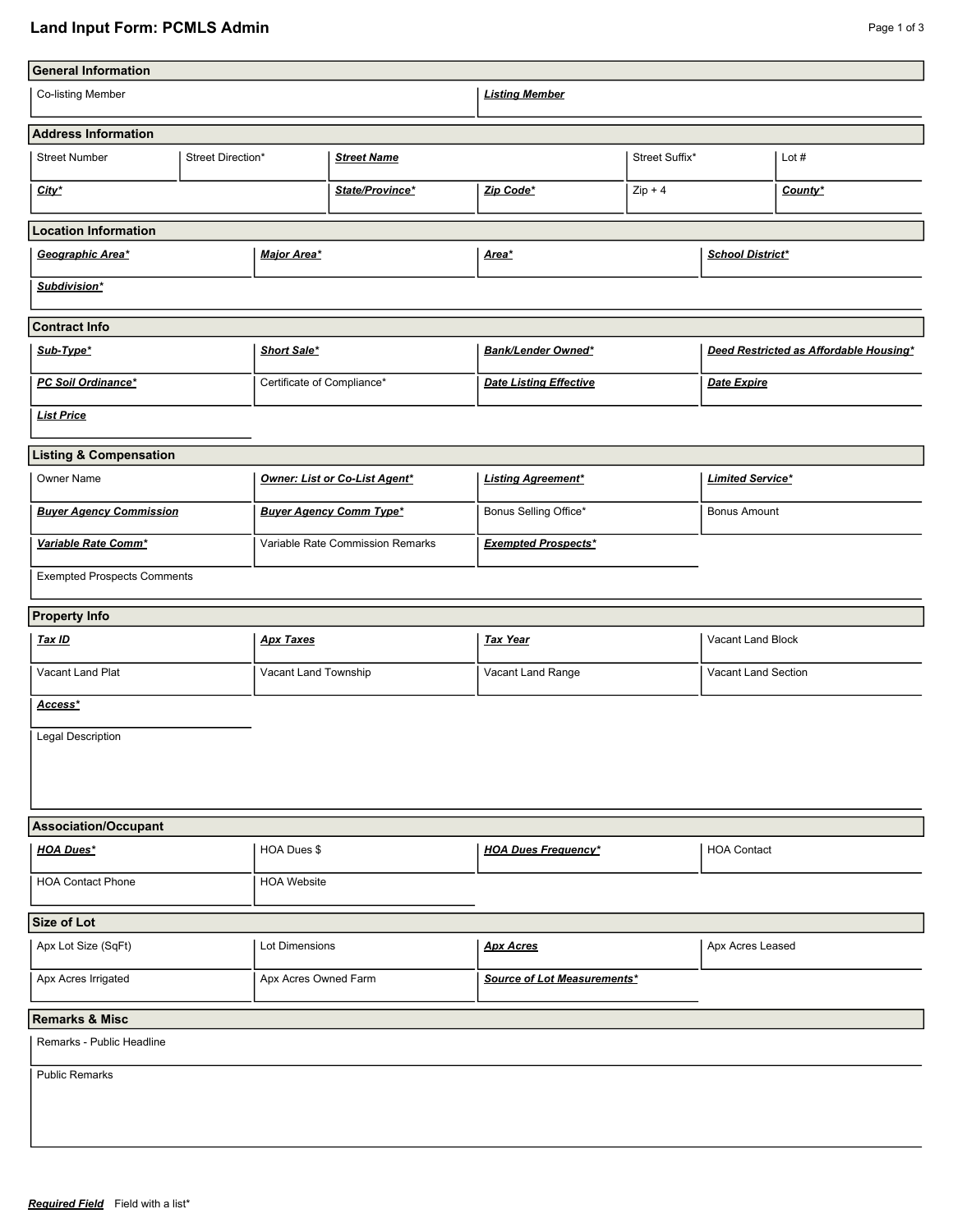## **Land Input Form: PCMLS Admin** Page 2 of 3

Remarks - Confidential

Office Remarks

Seller Opt Out: └─Seller Directs Listing to be Excluded from Internet └─Seller Directs Address to be Excluded from Internet └─Seller Directs Listing to Not Be Used in AVMs on Internet Seller Directs Listing to Not Allow Comments on Internet Publish this listing to: LeRealtor.COM Le